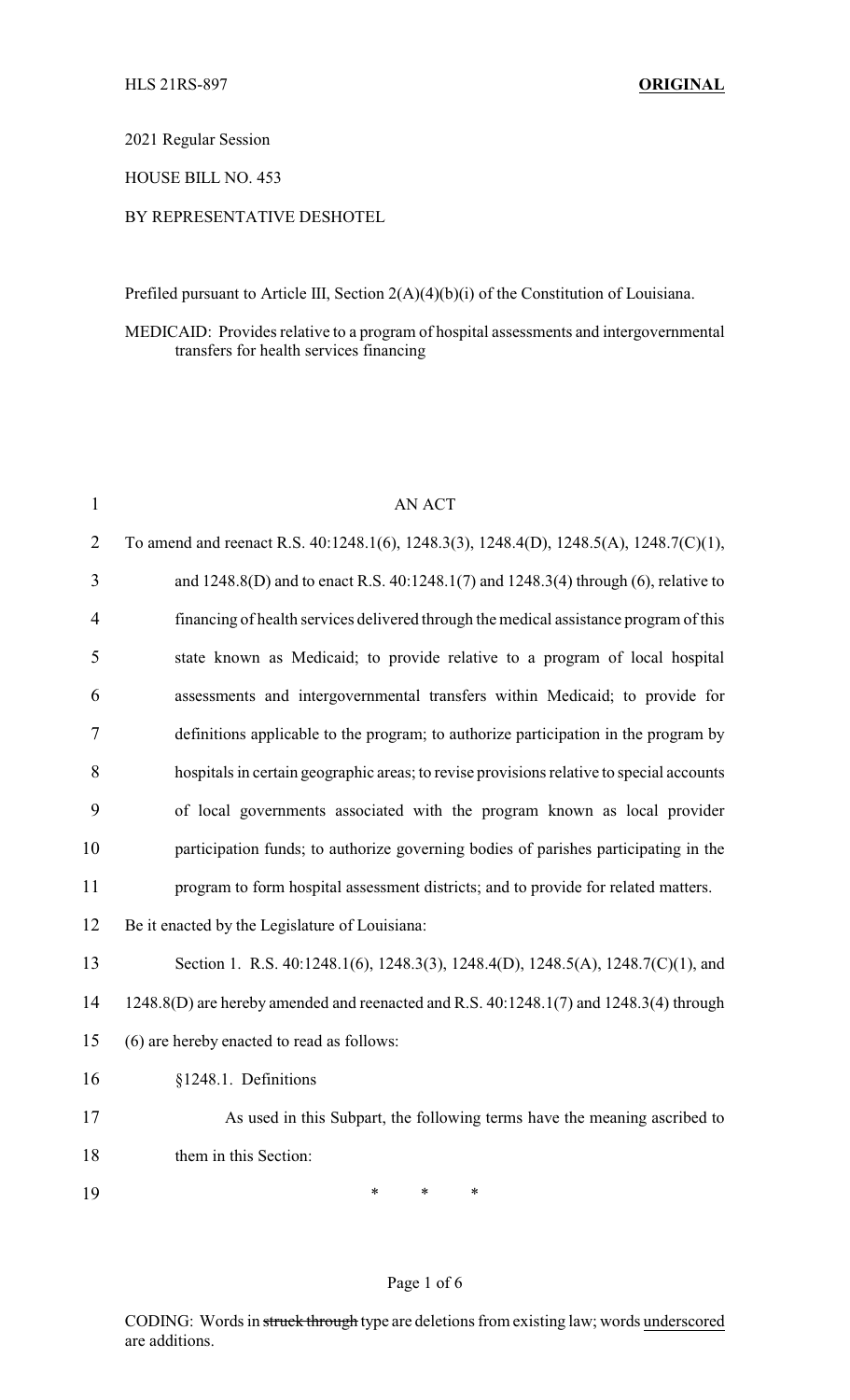| 1              | (6) "Rural institutional provider" means $\alpha$ an acute care hospital, other than    |
|----------------|-----------------------------------------------------------------------------------------|
| $\overline{2}$ | one defined in R.S. 40:1189.3, that is licensed by the department, has no more than     |
| 3              | sixty hospital beds on November 1, $2020$ , and meets any of the following criteria:    |
| 4              | (a) Is located in a municipality with a population of not less than seven               |
| 5              | thousand persons and not more than seven thousand five hundred persons according        |
| 6              | to the most recent federal decennial census and in a parish with a population of not    |
| 7              | less than thirty thousand thirty-three thousand five hundred persons and not more       |
| 8              | than thirty-five thousand persons according to the most recent federal decennial        |
| 9              | census.                                                                                 |
| 10             | (b) Is located in a municipality with a population of not less than ten                 |
| 11             | thousand persons and not more than ten thousand five hundred persons according to       |
| 12             | the most recent federal decennial census and in a parish with a population of not less  |
| 13             | than eighty thousand persons and not more than ninety thousand persons according        |
| 14             | to the most recent federal decennial census.                                            |
| 15             | (c) Is located in $\alpha$ municipality with a population of not less than three        |
| 16             | thousand persons and not more than three thousand five hundred persons according        |
| 17             | to the most recent federal decennial census and in a parish with a population of not    |
| 18             | less than thirty thousand persons and not more than thirty-five thousand persons a      |
| 19             | parish with a population of not less than forty-six thousand persons and not more       |
| 20             | than forty-seven thousand persons according to the most recent federal decennial        |
| 21             | census.                                                                                 |
| 22             | Is located in parish with a population of not less than forty thousand<br>(d)           |
| 23             | persons and not more than forty-two thousand persons according to the most recent       |
| 24             | federal decennial census.                                                               |
| 25             | "Medicaid payment program" means a program of Medicaid payments                         |
| 26             | authorized under the Medicaid state plan which is designated by the governing body      |
| 27             | of the parish and that benefits rural institutional providers or other hospitals in the |
| 28             | parish.                                                                                 |
| 29             | ∗<br>∗<br>∗                                                                             |

CODING: Words in struck through type are deletions from existing law; words underscored are additions.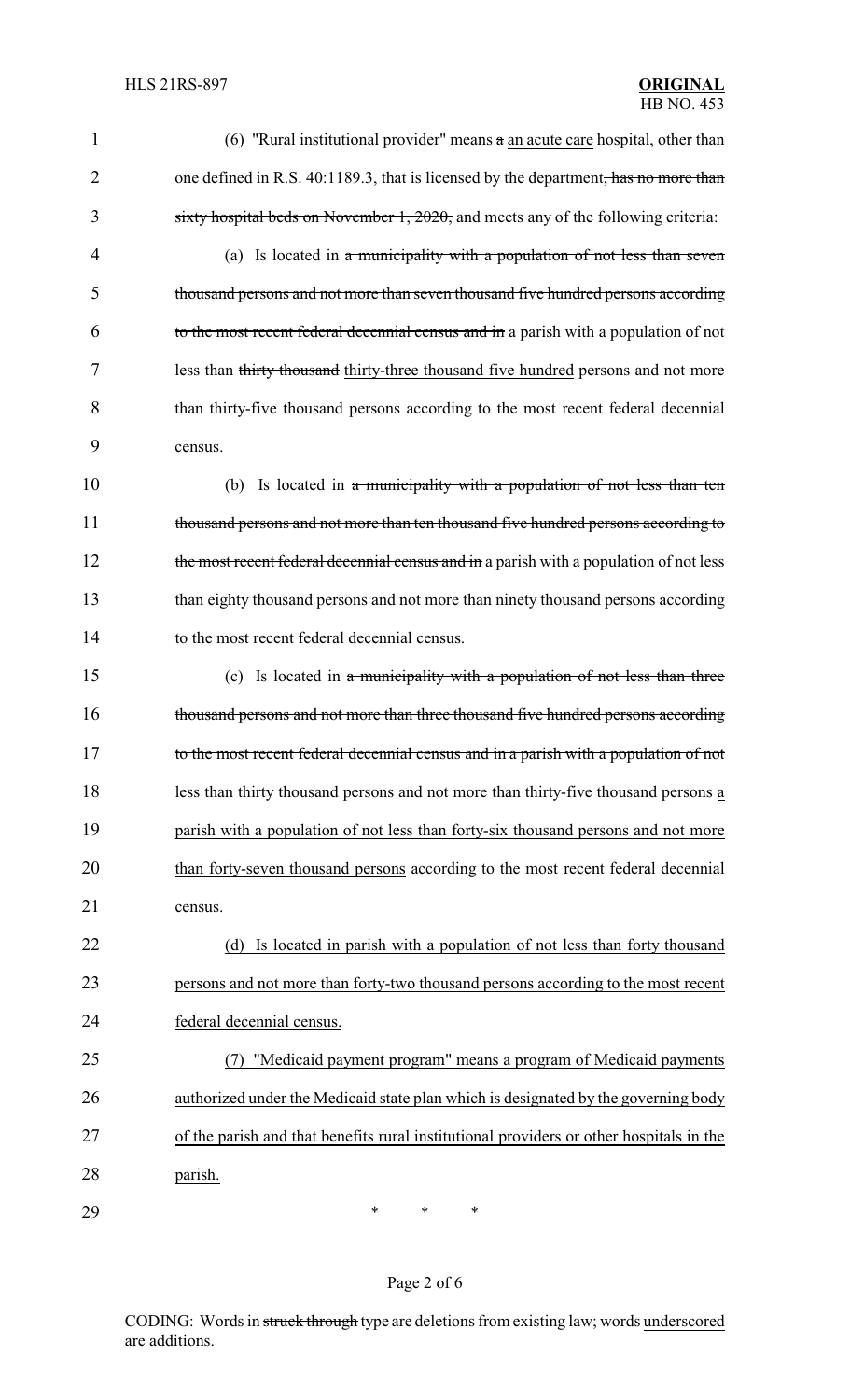| $\mathbf{1}$ | §1248.3. Applicability                                                                 |  |  |
|--------------|----------------------------------------------------------------------------------------|--|--|
| 2            | The provisions of this Subpart shall apply exclusively to the following                |  |  |
| 3            | parishes:                                                                              |  |  |
| 4            | $\ast$<br>$\ast$<br>∗                                                                  |  |  |
| 5            | (3) Any parish in which a rural institutional provider is located with a               |  |  |
| 6            | population of not less than forty-two thousand persons and not more than forty-five    |  |  |
| 7            | thousand persons according to the most recent federal decennial census.                |  |  |
| 8            | (4) Any parish with a population of not less than thirty-three thousand five           |  |  |
| 9            | hundred persons and not more than thirty-five thousand persons according to the        |  |  |
| 10           | most recent federal decennial census.                                                  |  |  |
| 11           | (5) Any parish with a population of not less than eighty thousand persons              |  |  |
| 12           | and not more than ninety thousand persons according to the most recent federal         |  |  |
| 13           | decennial census.                                                                      |  |  |
| 14           | (6) Any parish with a population of not less than fifty-two thousand three             |  |  |
| 15           | hundred persons and not more than fifty-two thousand seven hundred persons             |  |  |
| 16           | according to the most recent federal decennial census.                                 |  |  |
| 17           | §1248.4. Parish healthcare provider participation program                              |  |  |
| 18           | *<br>$\ast$<br>*                                                                       |  |  |
| 19           | D. Any parishes authorized by R.S. 40:1248.3 to establish a local provider             |  |  |
| 20           | participation fund may, upon agreement of the governing authorities of each parish,    |  |  |
| 21           | establish a single fund for the benefit of those parishes and a local hospital         |  |  |
| 22           | assessment applicable to the institutional providers in those parishes. The governing  |  |  |
| 23           | bodies of parishes authorized by R.S. 40:1248.3 to establish a local provider          |  |  |
| 24           | participation fund are authorized and empowered, upon their own initiative, to form    |  |  |
| 25           | and create one or more hospital assessment districts within the respective parishes,   |  |  |
| 26           | or, with agreement among governing bodies of parishes concerned, to combine two        |  |  |
| 27           | or more parishes into a single hospital assessment district with such names as the     |  |  |
| 28           | governing bodies of the parishes may designate. The governing bodies of the            |  |  |
| 29           | parishes are further authorized and empowered, upon their own initiative, to alter the |  |  |
| 30           | boundaries of any hospital assessment district, provided that no such boundary         |  |  |

# Page 3 of 6

CODING: Words in struck through type are deletions from existing law; words underscored are additions.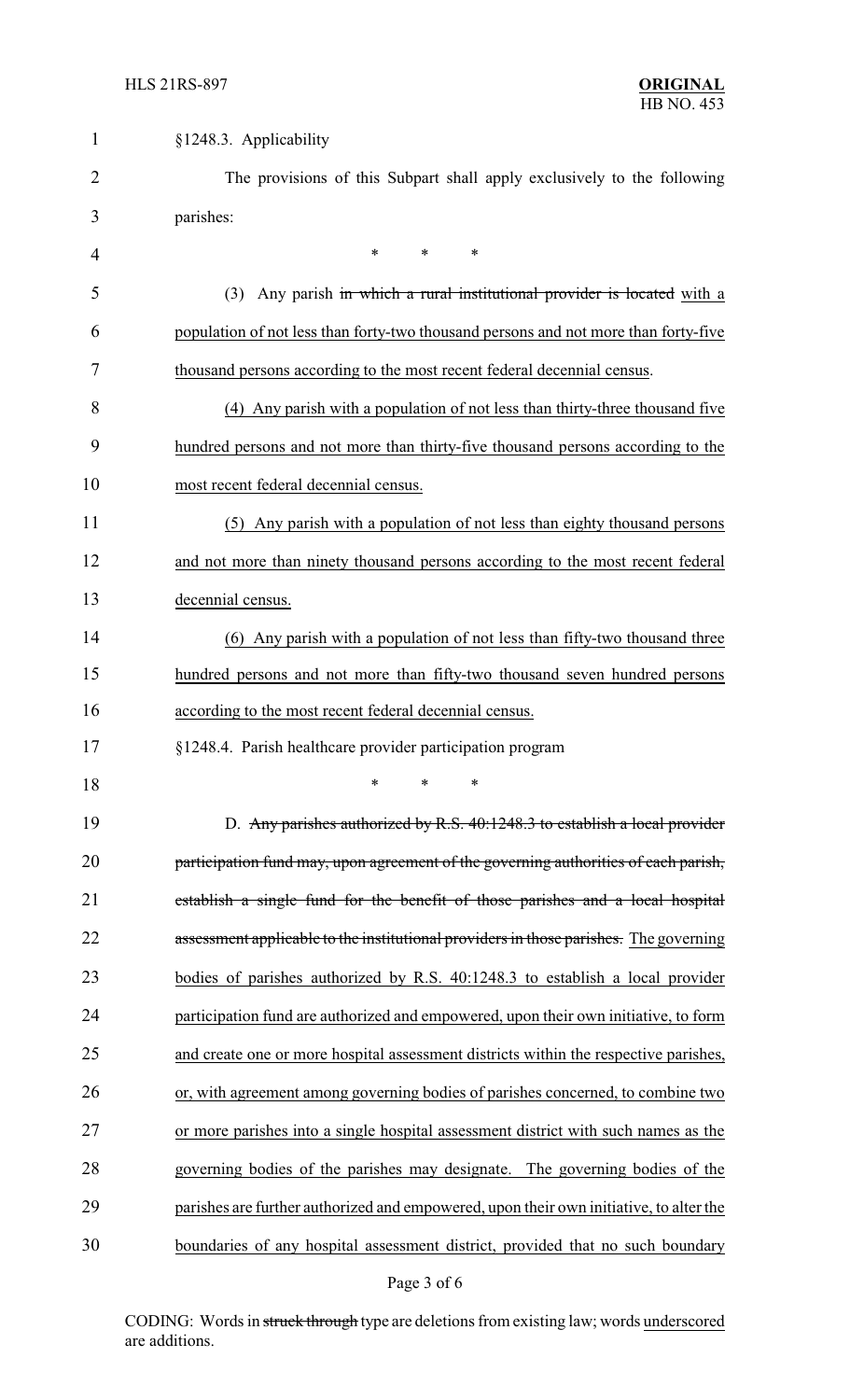| $\mathbf{1}$   | change shall cause an impairment of the obligations of any contract of the hospital    |  |  |
|----------------|----------------------------------------------------------------------------------------|--|--|
| $\overline{2}$ | assessment district.                                                                   |  |  |
| 3              | §1248.5. Powers and duties of parishes; limitations; inspection of provider records    |  |  |
| 4              | A. The governing body of a parish may require a local hospital assessment              |  |  |
| 5              | payment authorized by this Subpart from an any institutional provider in the parish.   |  |  |
| 6              | The requirement for payment shall be implemented in the manner provided for in         |  |  |
| 7              | this Section.                                                                          |  |  |
| 8              | $\ast$<br>$\ast$<br>∗                                                                  |  |  |
| 9              | §1248.7. Local provider participation fund; authorized uses                            |  |  |
| 10             | $\ast$<br>*<br>∗                                                                       |  |  |
| 11             | C. Monies in the local provider participation fund may be used only for one            |  |  |
| 12             | or more of the following purposes:                                                     |  |  |
| 13             | (1) To fund intergovernmental transfers from a parish to the state to provide          |  |  |
| 14             | the nonfederal share of a Medicaid payment program of Medicaid payments for the        |  |  |
| 15             | benefit of rural institutional providers or other hospitals in the parish authorized   |  |  |
| 16             | under the Medicaid state plan.                                                         |  |  |
| 17             | *<br>∗<br>∗                                                                            |  |  |
| 18             | §1248.8. Local hospital assessment payments; basis; calculation                        |  |  |
| 19             | *<br>∗<br>∗                                                                            |  |  |
| 20             | D. Subject to the maximum payment amount prescribed in Subsection C of                 |  |  |
| 21             | this Section, a parish that collects a local hospital assessment payment authorized by |  |  |
| 22             | this Subpart shall set local hospital assessment payments in amounts that in the       |  |  |
| 23             | aggregate will generate sufficient revenue to cover the administrative expenses of the |  |  |
| 24             | parish for activities provided for in this Subpart and to fund the nonfederal share of |  |  |
| 25             | a Medicaid base rate payment program; except that the amount of revenue from local     |  |  |
| 26             | hospital assessment payments used for administrative expenses of the parish for        |  |  |
| 27             | activities provided for in this Subpart in a year may not exceed five percent of the   |  |  |
| 28             | total revenue generated from the local hospital assessment payment or twenty           |  |  |
| 29             | thousand dollars, whichever is greater.                                                |  |  |
| 30             | ∗<br>∗<br>∗                                                                            |  |  |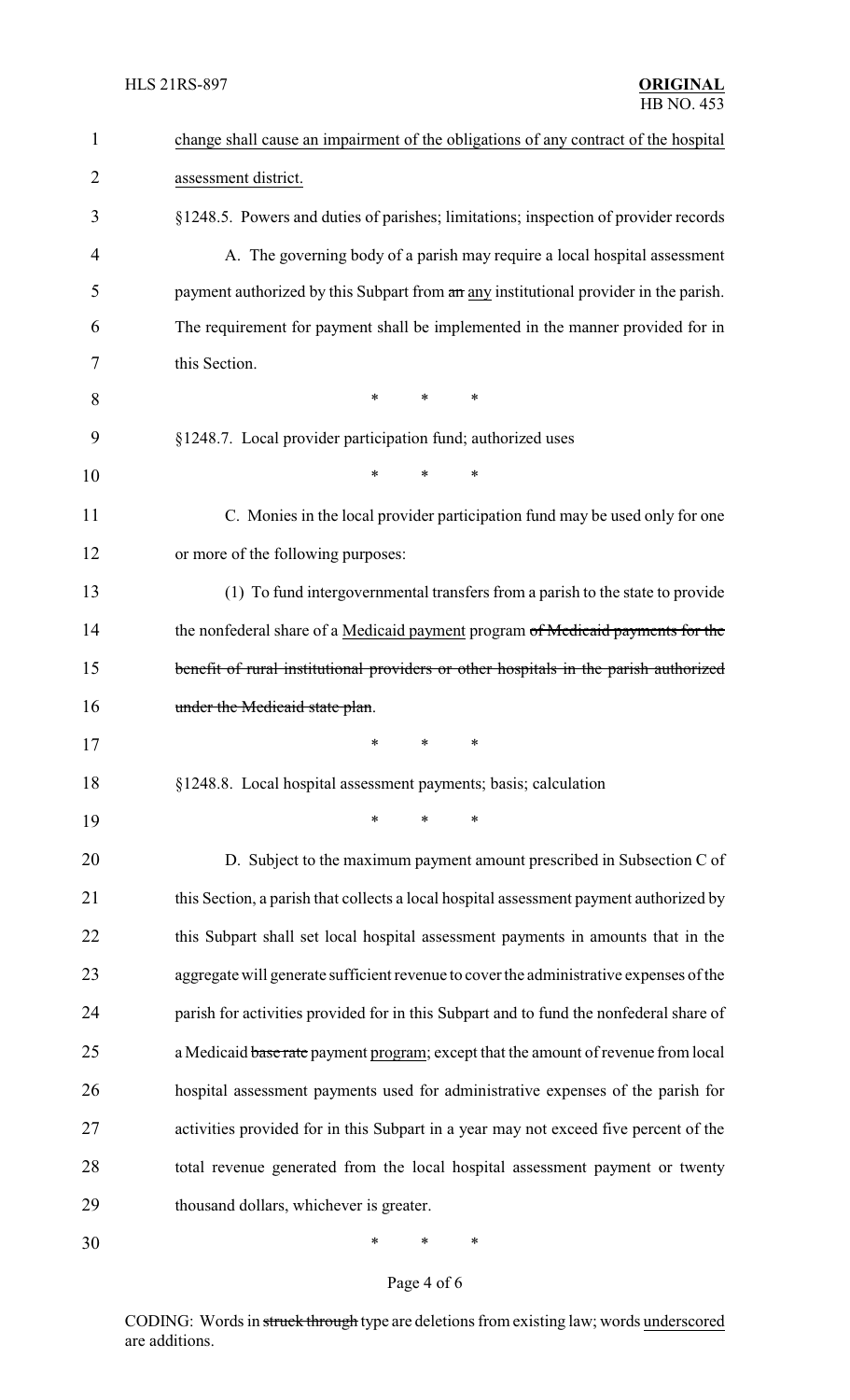### DIGEST

The digest printed below was prepared by House Legislative Services. It constitutes no part of the legislative instrument. The keyword, one-liner, abstract, and digest do not constitute part of the law or proof or indicia of legislative intent. [R.S. 1:13(B) and 24:177(E)]

| HB 453 Original | 2021 Regular Session | Deshotel |
|-----------------|----------------------|----------|
|-----------------|----------------------|----------|

**Abstract:** Expands eligibility for a hospital assessment and intergovernmental transfer program within Medicaid and revises other provisions pertaining to the program.

Present law provides that, for its purposes, "rural institutional provider" means a hospital, other than one defined in the Rural Hospital Preservation Act (R.S. 40:1189.3 of present law), that is licensed by the Louisiana Department of Health (LDH), has no more than 60 beds on November 1, 2020, and meets any of the following criteria:

- (1) Is located in a municipality with a population of between 7,000 and 7,500 according to the most recent federal decennial census and in a parish with a population of between 30,000 and 35,000 according to that census (Ville Platte in Evangeline Parish).
- (2) Is located in a municipality with a population of between 10,000 and 10,500 according to the most recent federal decennial census and in a parish with a population of between 80,000 and 90,000 according to that census (Eunice in St. Landry Parish).
- (3) Is located in a municipality with a population of between 3,000 and 3,500 according to the most recent federal decennial census and in a parish with a population of between 30,000 and 35,000 according to that census (Mamou in Evangeline Parish and Welsh in Jefferson Davis Parish).

Proposed law revises present law to provide that, for its purposes, "rural institutional provider" means an acute care hospital, other than one defined in the Rural Hospital Preservation Act (R.S. 40:1189.3 of present law), that is licensed by LDH and meets any of the following criteria:

- (1) Is located in a parish with a population of between 33,500 and 35,000 according to the most recent federal decennial census (Evangeline Parish).
- (2) Is located in a parish with a population of between 80,000 and 90,000 according to the most recent federal decennial census (St. Landry Parish).
- (3) Is located in a parish with a population of between 46,000 and 47,000 according to the most recent federal decennial census (Lincoln Parish).
- (4) Is located in a parish with a population of between 40,000 and 42,000 according to the most recent federal decennial census (Webster Parish).

Present law applies exclusively to the following five parishes:

- (1) Any parish with a population of not less than 40,000 persons and not more than 42,000 persons according to the most recent federal decennial census (Webster Parish).
- (2) Any parish with a population of not less than 46,000 persons and not more than 47,000 persons according to the most recent federal decennial census (Lincoln Parish).

#### Page 5 of 6